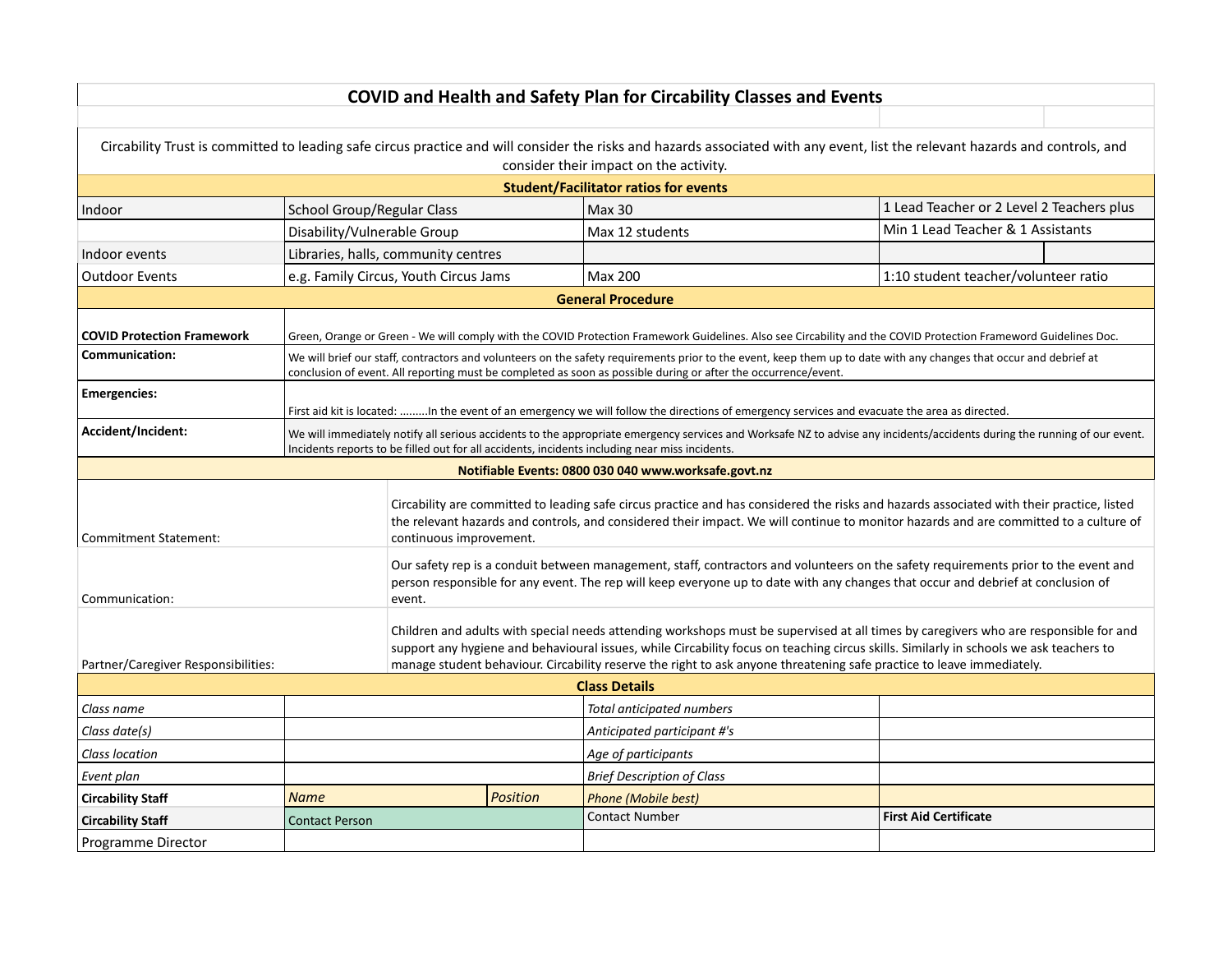|                                                                |                                                                                |                                                                                                                                             | Max 25 students                                                     |                                                                                                                                                                                                                                                                                                                                           |                                                                                                                                                                                                    |
|----------------------------------------------------------------|--------------------------------------------------------------------------------|---------------------------------------------------------------------------------------------------------------------------------------------|---------------------------------------------------------------------|-------------------------------------------------------------------------------------------------------------------------------------------------------------------------------------------------------------------------------------------------------------------------------------------------------------------------------------------|----------------------------------------------------------------------------------------------------------------------------------------------------------------------------------------------------|
|                                                                |                                                                                |                                                                                                                                             | Max 12 students                                                     |                                                                                                                                                                                                                                                                                                                                           |                                                                                                                                                                                                    |
|                                                                |                                                                                |                                                                                                                                             |                                                                     |                                                                                                                                                                                                                                                                                                                                           |                                                                                                                                                                                                    |
|                                                                |                                                                                |                                                                                                                                             | Max 200                                                             | student teacher ratio                                                                                                                                                                                                                                                                                                                     |                                                                                                                                                                                                    |
|                                                                |                                                                                |                                                                                                                                             |                                                                     |                                                                                                                                                                                                                                                                                                                                           |                                                                                                                                                                                                    |
|                                                                |                                                                                |                                                                                                                                             |                                                                     |                                                                                                                                                                                                                                                                                                                                           |                                                                                                                                                                                                    |
|                                                                |                                                                                |                                                                                                                                             |                                                                     |                                                                                                                                                                                                                                                                                                                                           |                                                                                                                                                                                                    |
| <b>CONSEQUENCE:</b>                                            | LIKELIHOOD OF HA                                                               | <b>RISK LEVEL:</b>                                                                                                                          | <b>CONTROLS - IF CAN'T ELIMINATE THEN:</b>                          | <b>RESOURCES REQUIRED:</b>                                                                                                                                                                                                                                                                                                                | Date by which to                                                                                                                                                                                   |
| <b>Major</b>                                                   | <b>Highly Likely</b>                                                           | <b>High</b>                                                                                                                                 | <b>Isolate</b><br><b>Engineering Controls</b>                       | <b>Equipment</b>                                                                                                                                                                                                                                                                                                                          | action (Determined by<br>risk level)                                                                                                                                                               |
|                                                                |                                                                                |                                                                                                                                             | Example:                                                            | Example:                                                                                                                                                                                                                                                                                                                                  |                                                                                                                                                                                                    |
|                                                                |                                                                                |                                                                                                                                             | Isolate - no access to truss for un-authorised personnel            |                                                                                                                                                                                                                                                                                                                                           |                                                                                                                                                                                                    |
| Death                                                          | Unlikely                                                                       | Extreme                                                                                                                                     | truss to wear fall protection harnesses                             | Rescue plan                                                                                                                                                                                                                                                                                                                               |                                                                                                                                                                                                    |
|                                                                |                                                                                |                                                                                                                                             |                                                                     |                                                                                                                                                                                                                                                                                                                                           |                                                                                                                                                                                                    |
|                                                                |                                                                                |                                                                                                                                             |                                                                     |                                                                                                                                                                                                                                                                                                                                           |                                                                                                                                                                                                    |
|                                                                |                                                                                |                                                                                                                                             |                                                                     |                                                                                                                                                                                                                                                                                                                                           |                                                                                                                                                                                                    |
|                                                                |                                                                                |                                                                                                                                             |                                                                     |                                                                                                                                                                                                                                                                                                                                           |                                                                                                                                                                                                    |
|                                                                |                                                                                |                                                                                                                                             | All Circability Tutors are vaccinated against COVID.                |                                                                                                                                                                                                                                                                                                                                           |                                                                                                                                                                                                    |
|                                                                |                                                                                |                                                                                                                                             |                                                                     |                                                                                                                                                                                                                                                                                                                                           |                                                                                                                                                                                                    |
|                                                                |                                                                                |                                                                                                                                             |                                                                     |                                                                                                                                                                                                                                                                                                                                           |                                                                                                                                                                                                    |
|                                                                |                                                                                |                                                                                                                                             | and maintained. Each event has one set of                           | <b>COVID Protection</b>                                                                                                                                                                                                                                                                                                                   |                                                                                                                                                                                                    |
|                                                                |                                                                                |                                                                                                                                             |                                                                     |                                                                                                                                                                                                                                                                                                                                           |                                                                                                                                                                                                    |
|                                                                |                                                                                |                                                                                                                                             | equipment. This set can't be reused at another                      | Framework, Public Health                                                                                                                                                                                                                                                                                                                  |                                                                                                                                                                                                    |
| Moderate                                                       | Unlikely                                                                       | <b>Moderate</b>                                                                                                                             | event or venue until it has been deep cleaned.                      | Resources,                                                                                                                                                                                                                                                                                                                                |                                                                                                                                                                                                    |
| Students with disabiites, high needs or special considerations |                                                                                |                                                                                                                                             |                                                                     |                                                                                                                                                                                                                                                                                                                                           |                                                                                                                                                                                                    |
|                                                                |                                                                                |                                                                                                                                             |                                                                     |                                                                                                                                                                                                                                                                                                                                           |                                                                                                                                                                                                    |
|                                                                | <b>Death</b><br>Example:<br><b>COVID 19 and the COVID PROTECTION FRAMEWORK</b> | <b>School Group/Regular Class</b><br>Disability/Vulnerable Group<br>Notifiable Events: 0800 030 040 www.worksafe.govt.nz<br>RM:<br>Example: | e.g. Family Circus, Youth Circus Jams<br><b>Extreme</b><br>Example: | <b>Student Teacher Ratios</b><br>Substitute<br>Personal Protective Equipment - Trained riggers on the<br>(Evaluate risk for each area of Organisations premises; on or off site)<br>Scanning is complulsory. Vaccine Certs must be<br>presented to enter. COVID Protection Framework<br>for Circability is followed. Equipment is cleaned | <b>COVID 19 Vaccination Certificate</b><br>2 Lead Teachers & Assistants<br>2 Lead Teachers & Assistants (depending<br>People<br>Trained rigger<br>Fall protection equipment<br>Goverment guidance, |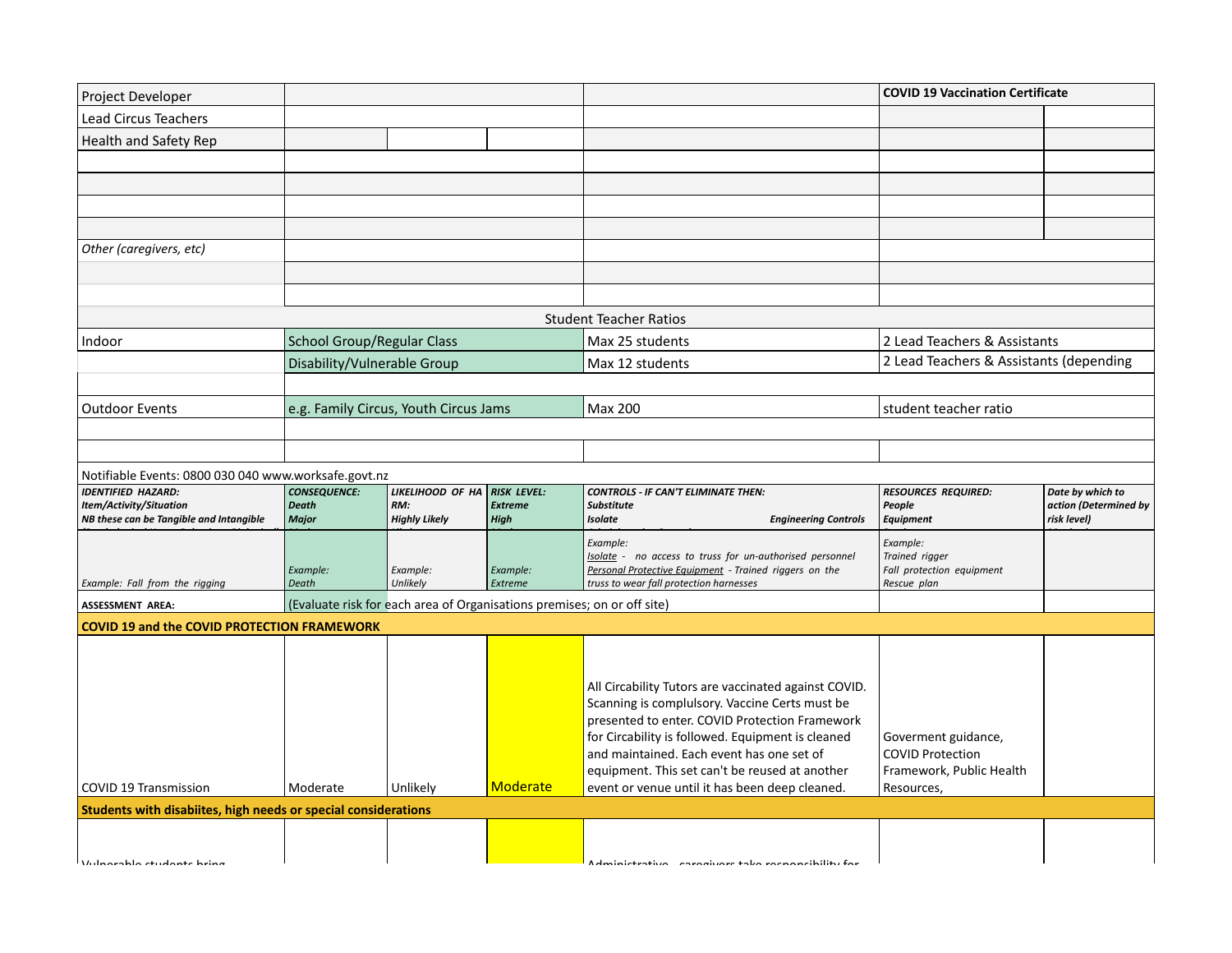| Vulnerable students bring          |          |              |                 | Administrative - caregivers take responsibility for    |                               |  |
|------------------------------------|----------|--------------|-----------------|--------------------------------------------------------|-------------------------------|--|
| problems to class causing distress |          |              |                 | behavioural issues and supported to turn               |                               |  |
| to group                           | Moderate | Unlikely     | <b>Moderate</b> | behaviour around or asked to remove student            |                               |  |
|                                    |          |              |                 |                                                        |                               |  |
| Vulnerable students face           |          |              |                 |                                                        |                               |  |
| prejudiced behaviour in public     |          |              |                 | Eliminate - ask proponents to leave; Administrative    | Caregiver/Teacher checkin;    |  |
| workshops or presentations         |          |              |                 | - support caregivers if want to leave or carry on      | news items aired at start of  |  |
| causing psychological harm         | Moderate | Rare         | <b>Moderate</b> | with or start new activity                             | class                         |  |
|                                    |          |              |                 |                                                        |                               |  |
|                                    |          |              |                 |                                                        |                               |  |
|                                    |          |              |                 |                                                        |                               |  |
| Noise level causing difficulty in  |          |              |                 | Administrative - clear induction, agreement of         | System/procedure in place     |  |
| hearing instructions resulting in  |          |              |                 | students to listen to instruction, and be quiet on     | to help notify participants   |  |
| injury                             | Moderate | Rare         | <b>Moderate</b> | agreed signal                                          | it's time to be quiet         |  |
|                                    |          |              |                 | Eliminate - students consistently unable to exercise   |                               |  |
|                                    |          |              |                 | self control/upset other participants asked to         |                               |  |
|                                    |          |              |                 | leave; Substitute - Use appropriate skills to level of |                               |  |
|                                    |          |              |                 | need e.g. soft balls and clubs; Isolate - Move         |                               |  |
|                                    |          |              |                 | sensitive individuals to another area, or less noisy   |                               |  |
|                                    |          |              |                 | activity e.g., with caregiver or volunteer able to     |                               |  |
|                                    |          |              |                 | offer one-on-one assistance; Admin- Making sure        | Alternative equipment that    |  |
| Noise Level upsets other           |          |              |                 | teachers are aware of subtle triggers e.g with         | is less noisy if participants |  |
| participants causing psychological |          |              |                 | autistic participants; clear induction process and     | are finding the noise         |  |
| harm through sensory overload      | Moderate | Occasionally | <b>High</b>     | responsibility with caregivers accepted                | overwhelming.                 |  |
|                                    |          |              |                 |                                                        |                               |  |
|                                    |          |              |                 | part of the building. Administrative controls-         | Workshop contracts and        |  |
| Behavioural Issues. Individuals    |          |              |                 | Ensure caregivers accept responsibility for            | application forms to include  |  |
| behaviour causing harm to others.  |          |              |                 | behavioural issues of students and to inform           | section where information     |  |
| Physical, emotional and            |          |              |                 | Circability of any potential behavioural issues that   | of behavioural issues can     |  |
| psychological.                     | Major    | Rare         | <b>High</b>     | might arise.                                           | be given.                     |  |
|                                    |          |              |                 |                                                        |                               |  |
| Teacher: Student Ratio. Number of  |          |              |                 | Eliminate- Class not to go ahead if minimum            |                               |  |
| students exceeds that which can    |          |              |                 | teacher/student ratio not met. Substitue- Increase     |                               |  |
| be reasonably managed by number    |          |              |                 | volunteer numbers to make up ratio while               |                               |  |
| of teachers. Lack of adequate      |          |              |                 | adjusting activity/skill being taught to               |                               |  |
| supervision creating potential for |          |              |                 | accommodate for non-skilled assistant.                 | People- Correct teacher to    |  |
| unnoticed misuse of equipment      |          |              |                 | Administrative control- Change style of class to       | student ratio; volunteers     |  |
| and negative social actions        |          |              |                 | accommodate different ratio i.e. go from classic       | and assistants on hand if     |  |
| resulting in physical/emotional    |          |              |                 | teaching group style to demonstration style with a     | numbers uncertain plus        |  |
| harm to self and/or others.        | Minor    | Unlikely     | Low             | few hand pick individuals to learn the skill           | vigilant supervision          |  |
|                                    |          |              |                 |                                                        |                               |  |
|                                    |          |              |                 | Eliminate - Trapeze dismantled when not                |                               |  |
|                                    |          |              |                 | supervised, larger props e.g tightwire dismantled;     |                               |  |
|                                    |          |              |                 | don't leave pedalo's out if not supervised:            |                               |  |
|                                    |          |              |                 |                                                        |                               |  |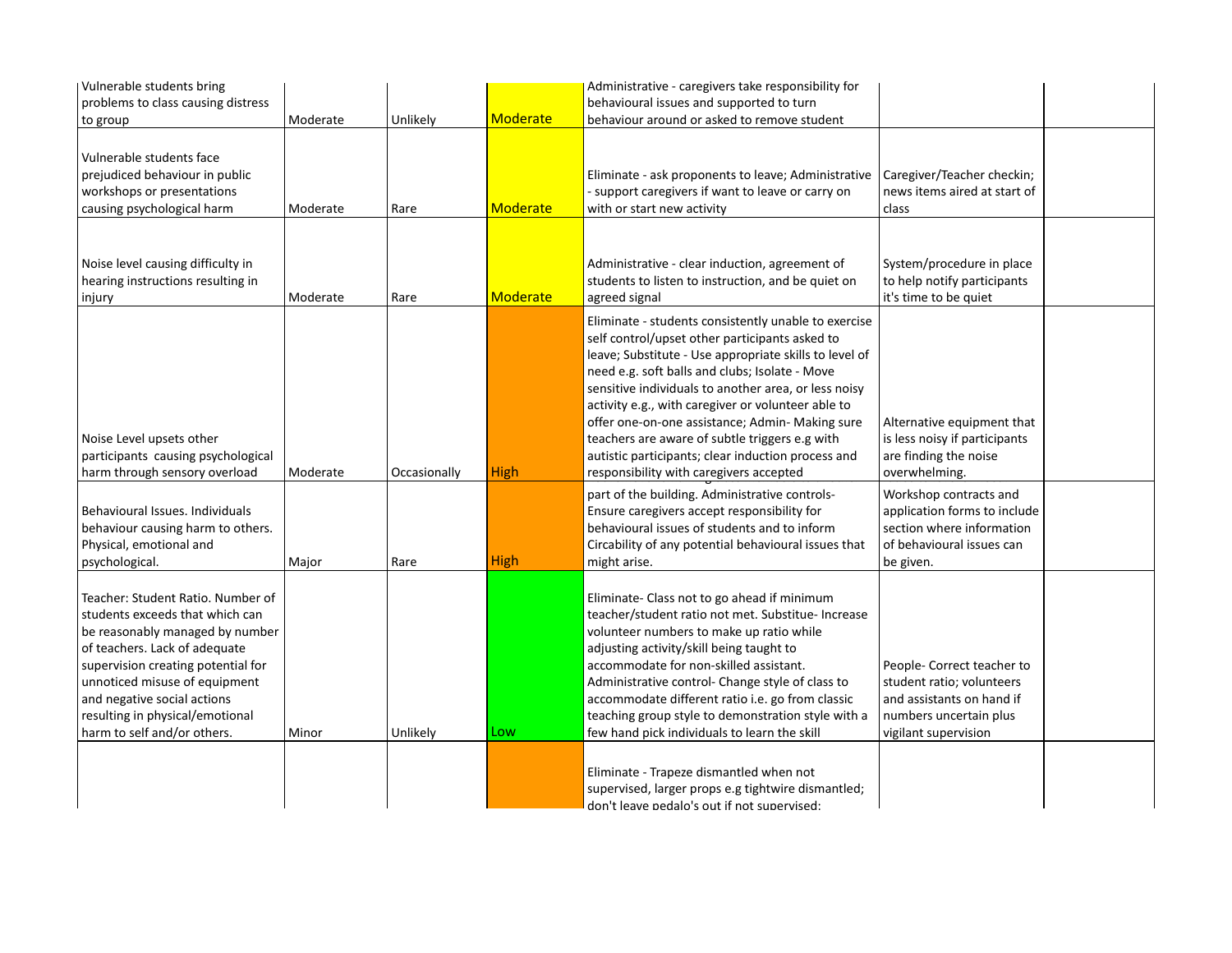|                                                  |          |              |                 | uon theave peualo siouth not supervised,                                                                                                                                   |                                                  |
|--------------------------------------------------|----------|--------------|-----------------|----------------------------------------------------------------------------------------------------------------------------------------------------------------------------|--------------------------------------------------|
|                                                  |          |              |                 | Administrative Controls-Use recommended                                                                                                                                    |                                                  |
|                                                  |          |              |                 | teacher to student ratios. Use instructors                                                                                                                                 |                                                  |
|                                                  |          |              |                 | experienced in group teaching techniques. Have                                                                                                                             |                                                  |
| Unsupervised use of equipment                    |          |              |                 | regular breaks. Only teach skills appropriate for the                                                                                                                      |                                                  |
| resulting in physical injury or                  |          |              |                 | level of maturity and competence of the group.                                                                                                                             |                                                  |
| psychological/emotional harm                     | Death    | Rare         | High            | PPE Use Pedalo with safety handles                                                                                                                                         |                                                  |
|                                                  |          |              |                 |                                                                                                                                                                            |                                                  |
|                                                  |          |              |                 |                                                                                                                                                                            |                                                  |
|                                                  |          |              |                 | The following matrix covers the main areas of circus training delivered by Circability. Safety standards to be communicated to all contracted personnel by Circus Director |                                                  |
| <b>Object Manipulation</b>                       |          |              |                 |                                                                                                                                                                            |                                                  |
|                                                  |          |              |                 | When using any circus prop it is important to maintain individual practice space (IPS). The size of the practice space is defined under each skill.                        |                                                  |
|                                                  |          |              |                 |                                                                                                                                                                            |                                                  |
|                                                  |          |              |                 | Administrative Controls - Students encouraged to                                                                                                                           |                                                  |
|                                                  |          |              |                 | sanitsie their hands before they use props.                                                                                                                                |                                                  |
|                                                  |          |              |                 | Immediately disinfect after any bodily fluid contact                                                                                                                       | Isolation container for                          |
| COVID 19 and Biological Hazard-                  |          |              |                 | Maintenance schedule per different props. Take                                                                                                                             | contaminated equipment.                          |
| illness spread through unclean                   |          |              |                 | one set of equipment for use to each event. Do not                                                                                                                         | Suitable cleaner for                             |
| plastic props                                    | Moderate | Unlikely     | Moderate        | reuse a set until it has been deep cleaned.                                                                                                                                | disinfecting.                                    |
|                                                  |          |              |                 |                                                                                                                                                                            |                                                  |
|                                                  |          |              |                 |                                                                                                                                                                            |                                                  |
|                                                  |          |              |                 |                                                                                                                                                                            |                                                  |
| Misuse of circus props as a                      |          |              |                 |                                                                                                                                                                            |                                                  |
| "weapon", attacking other                        | Minor    |              | <b>Moderate</b> | Administrative - Briefing students on proper<br>behavior and monitoring activity of all students.                                                                          | Skilled staff; 1:12 teacher<br>student ratio     |
| students.                                        |          | Occasionally |                 |                                                                                                                                                                            |                                                  |
| Hula Hoop                                        |          |              |                 |                                                                                                                                                                            |                                                  |
| Individual Practice Space (IPS): 5 square metres |          |              |                 |                                                                                                                                                                            |                                                  |
|                                                  |          |              |                 |                                                                                                                                                                            |                                                  |
|                                                  |          |              |                 | Isolate - Students to have 5 m2 of space around                                                                                                                            |                                                  |
|                                                  |          |              |                 | them when learning and practicing Hula Hoop.                                                                                                                               |                                                  |
| Tear & misuse damage to hoops                    |          |              |                 | Administrative - Briefing students on proper                                                                                                                               | Skilled staff; 1:12 teacher                      |
|                                                  | Minor    | Rare         | Low             | behavior and monitoring activity of all students.                                                                                                                          | student ratio                                    |
|                                                  |          |              |                 |                                                                                                                                                                            |                                                  |
|                                                  |          |              |                 | Isolate - Students to have 5 m2 of space around                                                                                                                            |                                                  |
|                                                  |          |              |                 | them when learning and practicing Hula Hoop.                                                                                                                               |                                                  |
| Current progressions & techniques                |          |              |                 | Administrative - Briefing students on proper                                                                                                                               | Skilled staff; 1:12 teacher                      |
|                                                  | Minor    | Rare         | Low             | behavior and monitoring activity of all students.                                                                                                                          | student ratio                                    |
|                                                  |          |              |                 | them when learning, practicing and performing                                                                                                                              | markings required for                            |
|                                                  |          |              |                 | Hula Hoop. Administrative - Briefing students on                                                                                                                           | public                                           |
|                                                  |          |              |                 | proper behaviour and monitoring activity of all                                                                                                                            |                                                  |
|                                                  |          |              |                 |                                                                                                                                                                            | demonstrations/performan                         |
| Contusion injuries to onlookers and              | Minor    | Rare         | Low             | students. Audience to be 3m+ away from<br>performer/front of stage.                                                                                                        | ces to distinguish 'stage'<br>from public areas. |
| other participants                               |          |              |                 |                                                                                                                                                                            |                                                  |
| Diabolo                                          |          |              |                 |                                                                                                                                                                            |                                                  |
| Individual Practice Space (IPS): 4 square metres |          |              |                 |                                                                                                                                                                            |                                                  |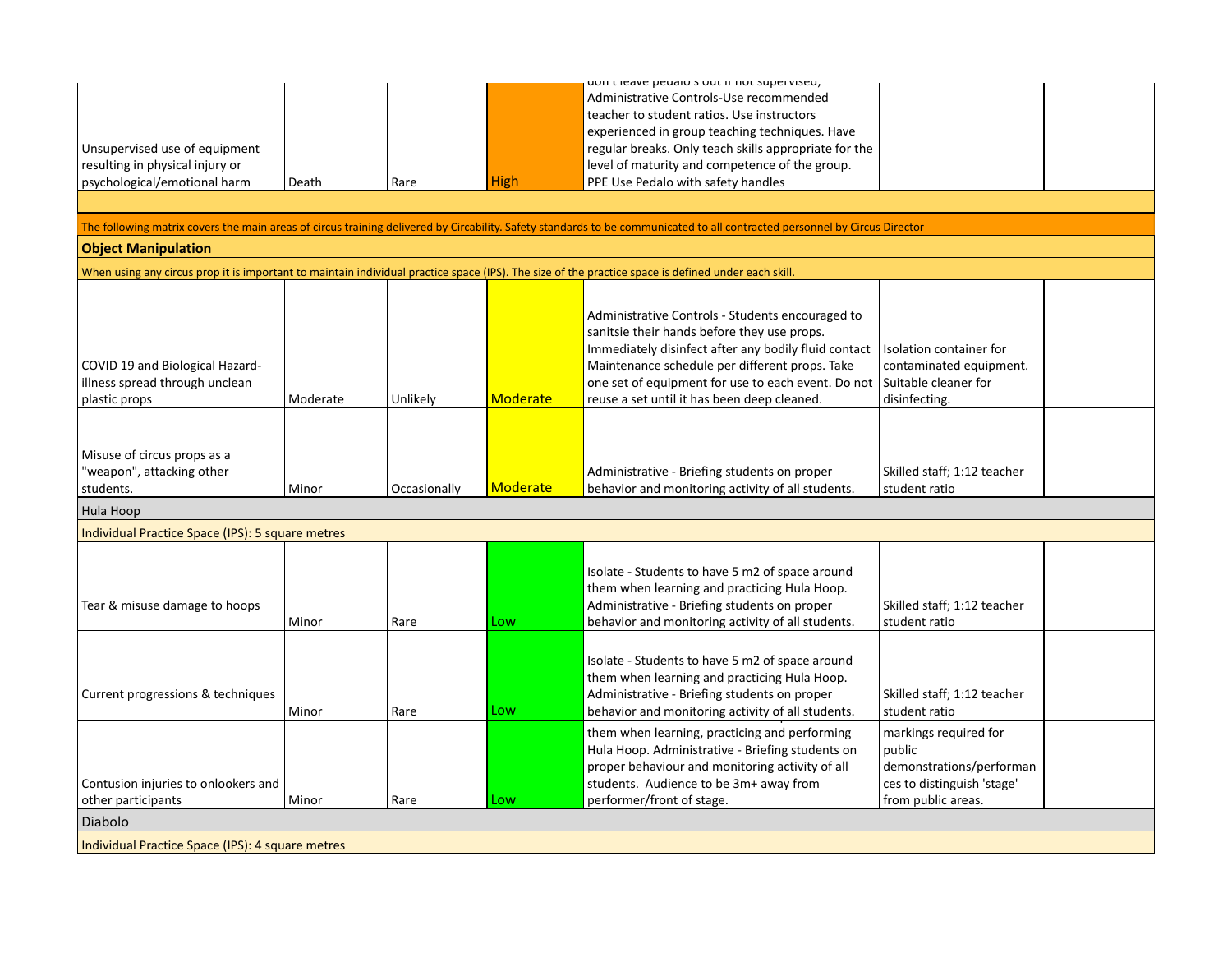| Diabolo coming apart during use                         | Minor    | Rare     | Low      | Administrative controls - Regular scheduled<br>maintenance to ensure components in proper<br>working order.                                                                                                             | People - maintenance<br>person |  |
|---------------------------------------------------------|----------|----------|----------|-------------------------------------------------------------------------------------------------------------------------------------------------------------------------------------------------------------------------|--------------------------------|--|
|                                                         |          |          |          | Administrative controls - Regular scheduled<br>maintenance to ensure components in proper                                                                                                                               | People - maintenance           |  |
| General wear & tear of diabolos                         | Minor    | Unlikely | Low      | working order.                                                                                                                                                                                                          | person                         |  |
| Injury to self while catching diabolo                   | Minor    | Unlikely | Low      | Administrative controls - Train students in proper<br>catching technique. Use progressive teaching<br>technique starting with low height catches moving<br>to higher heights as skill and competence<br>increases.      | First aid kit                  |  |
| Contusion injuries to onlookers &<br>other participants | Moderate | Unlikely | Moderate | Isolate - Students performing catching tricks to do<br>so away from others (5m+). Administrative -<br>Students performing/practicing catching tricks to<br>do so under correct student teacher ratio and<br>supervision | First aid kit                  |  |
|                                                         |          |          |          |                                                                                                                                                                                                                         |                                |  |
| <b>Flower Sticks</b>                                    |          |          |          |                                                                                                                                                                                                                         |                                |  |
| Individual Drastice Conce (IDC), A country motros       |          |          |          |                                                                                                                                                                                                                         |                                |  |

| Tindividual Practice Space (IPS): 4 square metres         |       |          |     |                                                                                                                                                                                                                                     |                                                      |  |
|-----------------------------------------------------------|-------|----------|-----|-------------------------------------------------------------------------------------------------------------------------------------------------------------------------------------------------------------------------------------|------------------------------------------------------|--|
| Tear & misuse damage to flower<br>sticks                  | Minor | Rare     | Low | Administrative control- Instruct students in safe<br>and responsible use of prop prior to issuing them<br>to use. Continual monitoring / supervision during<br>training session.                                                    | People - Maintenance<br>person                       |  |
| Contusion injuries                                        | Minor | Unlikely | Low | Administrative control - Instruct students in safe<br>and responsible use of prop prior to issuing them<br>to use. Continual monitoring / supervision during<br>training session.                                                   | People - Skilled staff.<br>Equipment- First aid kit  |  |
| Contusion injuries to onlookers and<br>other participants | Minor | Unlikely | Low | Administrative control - Instruct students in safe<br>and responsible use of prop prior to issuing them<br>to use. Continual monitoring / supervision during<br>training session. 5 m2 of space around participants<br>/ onlookers. | People - Skilled staff.<br>Equipment - First aid kit |  |
| Juggling                                                  |       |          |     |                                                                                                                                                                                                                                     |                                                      |  |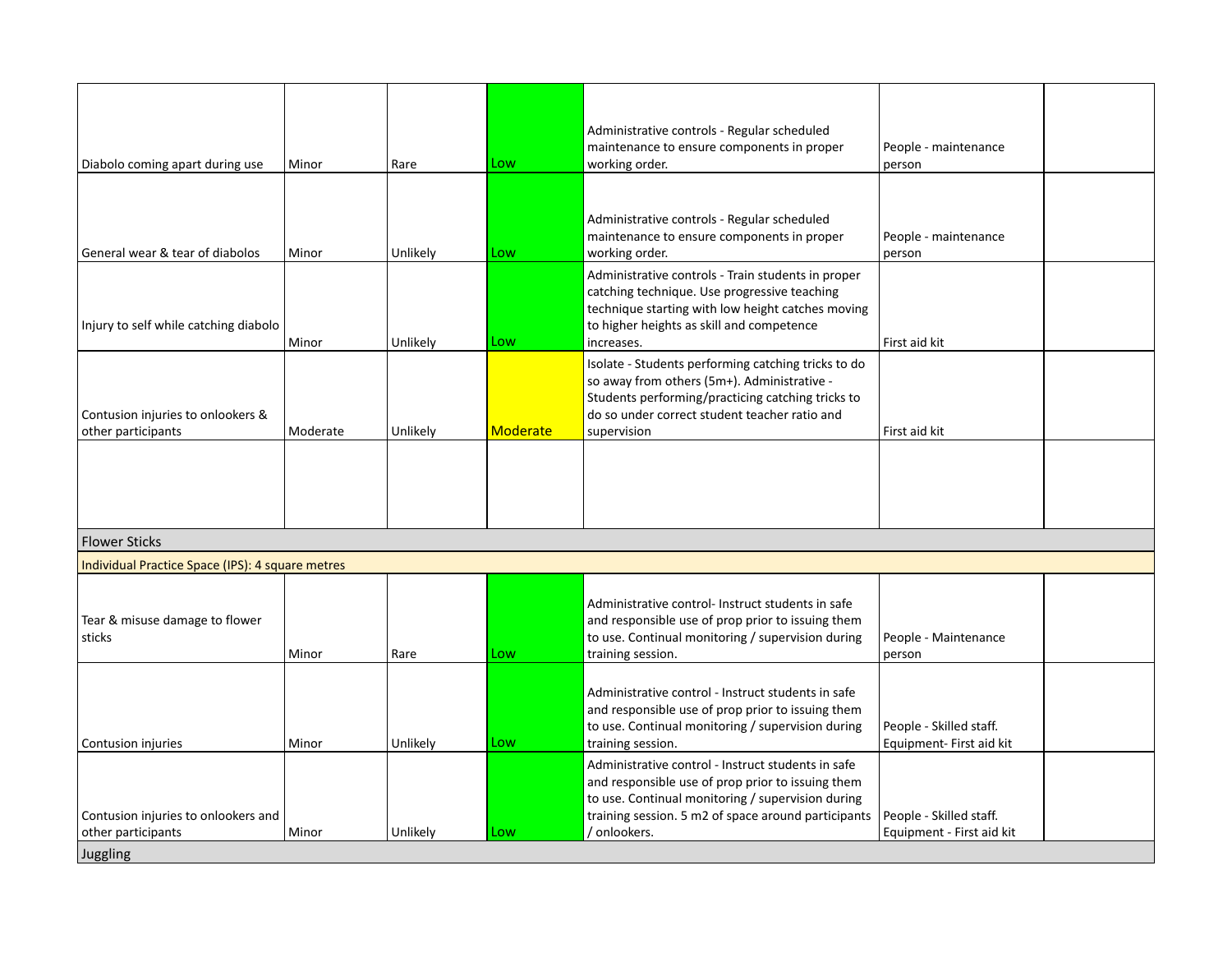| <b>Balls</b>                                                                                 |            |                      |                 |                                                                                                                                                                                              |                                                                                  |
|----------------------------------------------------------------------------------------------|------------|----------------------|-----------------|----------------------------------------------------------------------------------------------------------------------------------------------------------------------------------------------|----------------------------------------------------------------------------------|
| Individual Practice Space (IPS): 4 square metres                                             |            |                      |                 |                                                                                                                                                                                              |                                                                                  |
| Biological Hazard - illness or<br>infection transmitted by contact<br>with cloth balls       | Moderate   | Unlikely             | <b>Moderate</b> | Administrative - Wash balls after heavy use and<br>disinfect after any bodily fluid contact.                                                                                                 | Equipment - Suitable<br>cleaner/cleaning process to<br>disinfect juggling balls. |
| <b>Clubs</b>                                                                                 |            |                      |                 |                                                                                                                                                                                              |                                                                                  |
| Individual Practice Space (IPS): 5 square metres                                             |            |                      |                 |                                                                                                                                                                                              |                                                                                  |
| Club hitting participant in face<br>while juggling.<br>(Injury to eye or face)               | Minor      | Occasionally         | <b>Moderate</b> | Make sure participants can juggle balls properly<br>before progressing to clubs.                                                                                                             | People - Skilled staff.<br>Equipment - First aid kit +<br>ice pack               |
| Participant gets hit in face or body<br>while passing.                                       | Minor      | Likely               | <b>High</b>     | Make sure participants can pass balls and juggle<br>clubs properly before introducing club passing.                                                                                          | People - Skilled staff.<br>Equipment - first aid kit +<br>ice pack.              |
|                                                                                              |            |                      |                 |                                                                                                                                                                                              |                                                                                  |
| Rings                                                                                        |            |                      |                 |                                                                                                                                                                                              |                                                                                  |
| Individual Practice Space (IPS): 5 square metres                                             |            |                      |                 |                                                                                                                                                                                              |                                                                                  |
| Participant gets hit in face or body<br>while passing.                                       | Moderate   | Likely               | High            | Substitute - Use round pipe rings for less skilled<br>participants.<br>Make sure participants can pass balls and juggle<br>rings properly before introducing ring passing.                   | Equipment-pipe rings                                                             |
| Juggling rings are very hard and<br>can cause pain when being caught<br>even with proper use | Negligible | <b>Highly Likely</b> | <b>High</b>     | Substitute - Use round pipe rings for less skilled<br>participants<br>Inform participants about the hazard of pain and<br>limit use of rings to short time frames to avoid<br>actual injury. | PPE/C- First aid kit + ice pack                                                  |
| <b>Scarves</b>                                                                               |            |                      |                 |                                                                                                                                                                                              |                                                                                  |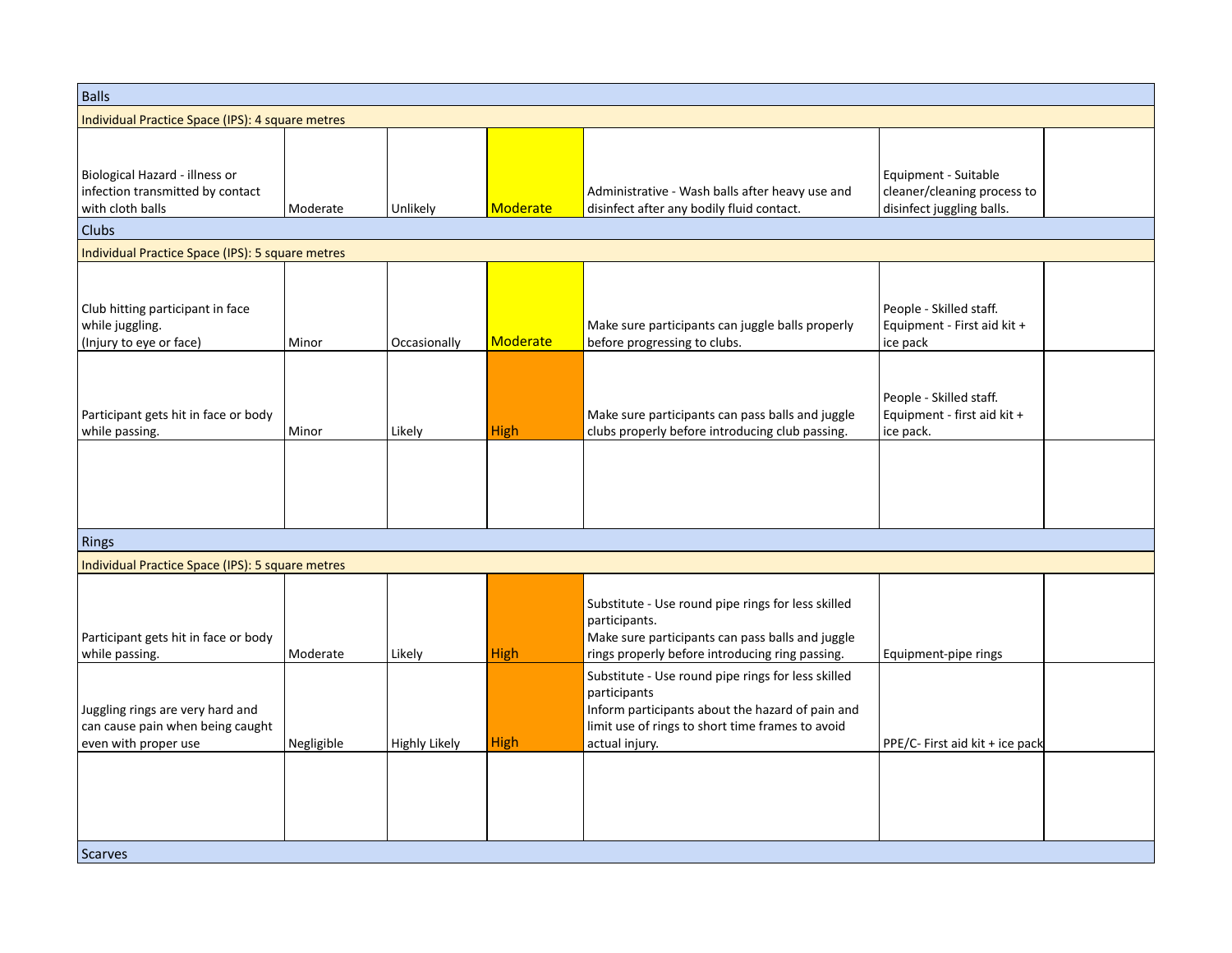| Individual Practice Space (IPS): 4 square metres                                              |            |              |          |                                                                                                                                                                                                                               |                                                                                  |  |
|-----------------------------------------------------------------------------------------------|------------|--------------|----------|-------------------------------------------------------------------------------------------------------------------------------------------------------------------------------------------------------------------------------|----------------------------------------------------------------------------------|--|
| Strangling due to tying scarf<br>around neck during play.                                     | Minor      | Unlikely     | Low      | Administrative - Clear briefing about proper use of<br>scarves, especially not to tie around the neck or<br>any part of the body.                                                                                             | People - Skilled staff                                                           |  |
| Biological Hazard - illness or<br>infection transmitted by contact<br>with scarves<br>Kendama | Moderate   | Rare         | Moderate | Administrative - Wash scarves after heavy use and<br>disinfect after any bodily fluid contact.                                                                                                                                | Equipment - Suitable<br>cleaner to disinfect scarfs.                             |  |
| Individual Practice Space (IPS): 2 square metres                                              |            |              |          |                                                                                                                                                                                                                               |                                                                                  |  |
| Ball hitting self during kendama<br>use.                                                      | Negligible | Unlikely     | Low      | Administrative                                                                                                                                                                                                                | PPE/C - First aid kit + ice<br>packs                                             |  |
| Poi                                                                                           |            |              |          |                                                                                                                                                                                                                               |                                                                                  |  |
| Individual Practice Space (IPS): 8 square metres                                              |            |              |          |                                                                                                                                                                                                                               |                                                                                  |  |
| Balls flying off broken<br>string/grips/swivels                                               | Minor      | Rare         | Low      | Administrative Control - Poi on maintenance<br>register. Poi's checked monthly for signs of wear<br>that may result in disintegration.                                                                                        | People - Maintenance<br>person                                                   |  |
| General wear & tear to poi                                                                    | Negligible | Rare         | Low      | register. Poi checked monthly for general wear and<br>tear. Wear and tear that cannot be repaired that<br>will affect the performance and or safe use of poi<br>will result in poi being taken out of use and<br>disposed of. | People - Maintenance<br>person                                                   |  |
| Contusion injuries to self in training   Minor                                                |            | Occasionally | Moderate | Substitute-During early training session /<br>introductions to Poi, light weight Poi to be used.<br>Administrative - Students to meet certain level of<br>competency before advancing to Poi of usual<br>weight.              | Equipment - Light weight<br>poi for beginners.PPE/C<br>First aid kit + Ice pack. |  |
| Contusion injuries to onlookers and<br>other participants                                     | Minor      | Occasionally | Moderate | Administrative Control - Participants to have 8 m2<br>of clear space around them when learning Poi.                                                                                                                           | Equipment - Light weight<br>poi.PPE/C - First aid kit + Ice<br>packs             |  |
|                                                                                               |            |              |          |                                                                                                                                                                                                                               |                                                                                  |  |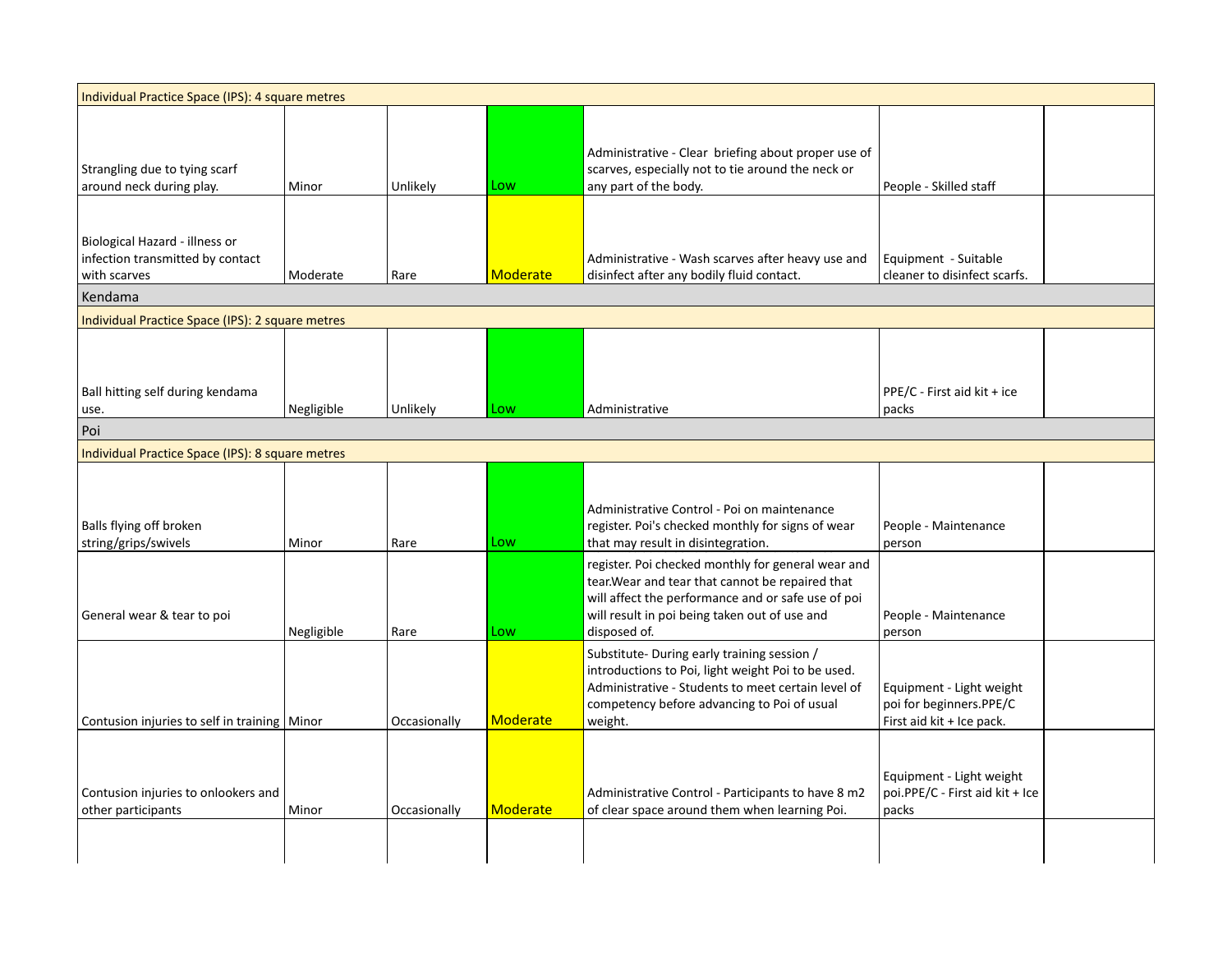| Ribbon                                                                                                                                                    |            |              |                 |                                                                                                                                                                                                   |                                                           |  |
|-----------------------------------------------------------------------------------------------------------------------------------------------------------|------------|--------------|-----------------|---------------------------------------------------------------------------------------------------------------------------------------------------------------------------------------------------|-----------------------------------------------------------|--|
| Individual Practice Space (IPS): 8 square metres                                                                                                          |            |              |                 |                                                                                                                                                                                                   |                                                           |  |
|                                                                                                                                                           |            |              |                 |                                                                                                                                                                                                   |                                                           |  |
| General wear and tear of ribbon,<br>stick and connection points<br>between the two                                                                        | Moderate   | Occasionally | <b>High</b>     | Administrative Control - Ribbons on maintenance<br>schedule to be checked monthly.                                                                                                                | People - Maintenance<br>Person. Monthly checks            |  |
| Injury to self during use                                                                                                                                 | Negligible | Rare         | Low             | Administrative control - Max 3 - 4 students<br>practicing skills at any one time                                                                                                                  | PPE/C - First aid kit + ice<br>pack                       |  |
| Contusion injury to other<br>participants and onlookers                                                                                                   | Moderate   | Occasionally | <b>High</b>     | Administrative control - Max 3 - 4 student<br>practicing skill at any one time. Students practicing<br>skill given more space $(8 \text{ m2 } +)$ away from others<br>to practice.                | People - Skilled staff. PPE/C<br>First aid kit + ice pack |  |
| <b>Spinning Plates</b>                                                                                                                                    |            |              |                 |                                                                                                                                                                                                   |                                                           |  |
| Individual Practice Space (IPS): 5 square metres                                                                                                          |            |              |                 |                                                                                                                                                                                                   |                                                           |  |
| <b>Stick Related</b>                                                                                                                                      |            |              |                 |                                                                                                                                                                                                   |                                                           |  |
| Misuse of spinning plate sticks for<br>sword fighting, etc. (Puncture<br>injuries to onlookers & other<br>participants)                                   | Minor      | Occasionally | Moderate        | Administrative - Briefing students on proper<br>behavior and monitoring activity of all students.                                                                                                 | People - Skilled staff; 1:12<br>teacher student ratio     |  |
| People moving into the practice<br>space of a participant (Puncture<br>injuries to onlookers & other<br>participants)                                     | Moderate   | Rare         | <b>Moderate</b> | Administrative - Inform participants before session<br>about proper spinning plate safety. No running<br>with the stick, and make sure you maintain<br>sufficient and appropriate practice space. | People - Skilled staff; 1:12<br>teacher student ratio     |  |
| Movement out of their practice<br>space into the space of another<br>participant or onlooker. (Puncture<br>injuries to onlookers & other<br>participants) | Moderate   | Rare         | <b>Moderate</b> | Administrative - Inform participants before session<br>about proper spinning plate safety. No running<br>with the stick, and make sure you maintain<br>sufficient and appropriate practice space. | People - Skilled staff; 1:12<br>teacher student ratio     |  |
| Loss of control of spinning plate<br>stick or body (Puncture injuries to<br>self while training with spinning<br>plates, e.g. falling on stick)           | Moderate   | Rare         | Moderate        | Administrative - Inform participants before session<br>about proper spinning plate safety. No running<br>with the stick, and make sure you maintain<br>sufficient and appropriate practice space. | People - Skilled staff; 1:12<br>teacher student ratio     |  |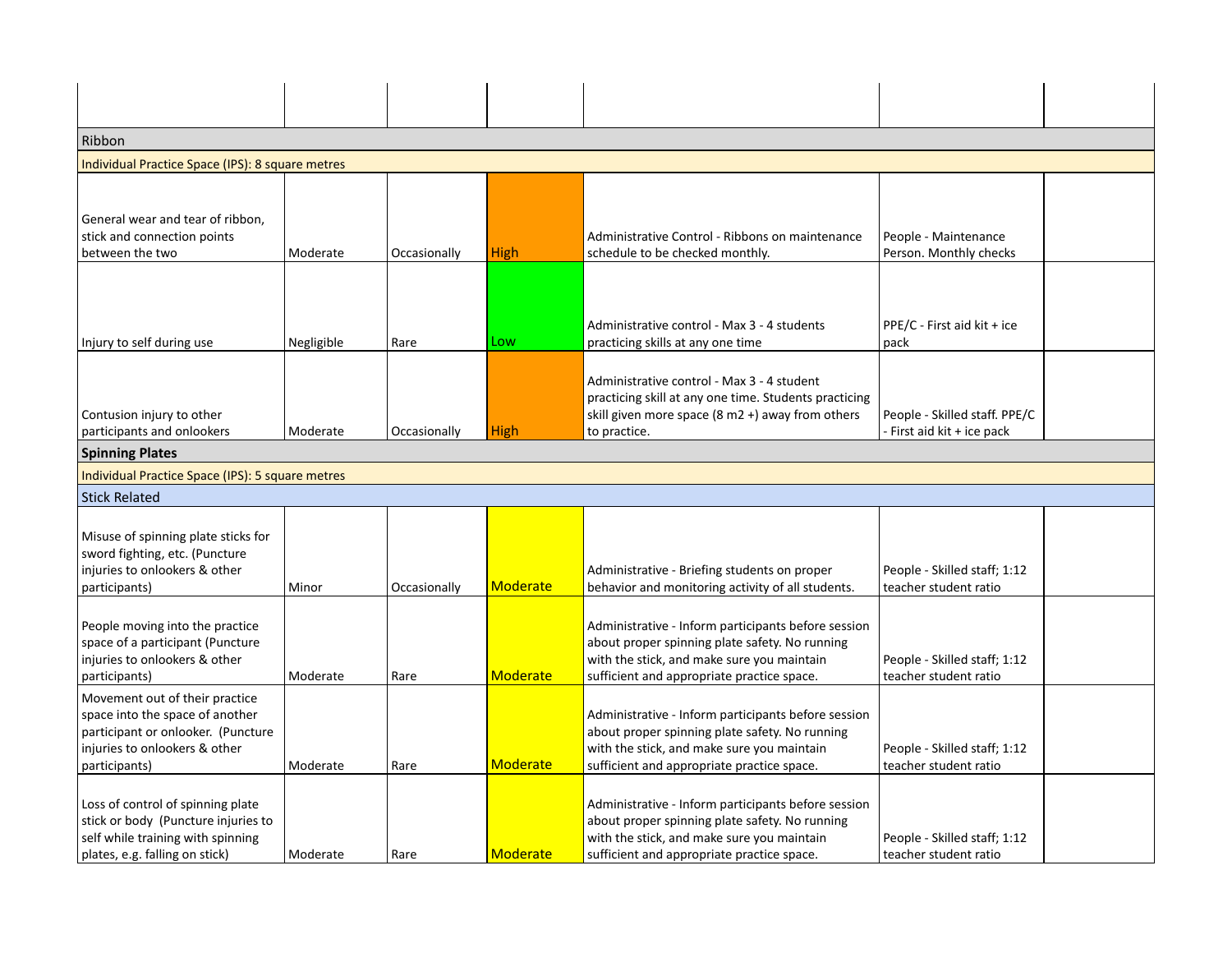| space and causing loss of control of<br>the spinning plate stick or the<br>participant's body (Puncture<br>injuries to self while training with<br>spinning plates) | Moderate   | Rare         | <b>Moderate</b> | Administrative - Inform participants before session<br>about proper spinning plate safety. No running<br>with the stick, and make sure you maintain<br>sufficient and appropriate practice space.                                    | People - Skilled staff; 1:12<br>teacher student ratio |
|---------------------------------------------------------------------------------------------------------------------------------------------------------------------|------------|--------------|-----------------|--------------------------------------------------------------------------------------------------------------------------------------------------------------------------------------------------------------------------------------|-------------------------------------------------------|
| <b>Plate Related</b>                                                                                                                                                |            |              |                 |                                                                                                                                                                                                                                      |                                                       |
|                                                                                                                                                                     |            |              |                 |                                                                                                                                                                                                                                      |                                                       |
| Plate being thrown<br>(Contusion injuries or property<br>damage)                                                                                                    | Minor      | Unlikely     | Low             | Eliminate - remove behaviour, student or props.<br>Administrative - Briefing students on proper<br>behavior and monitoring activity of all students.                                                                                 | People - Skilled staff; 1:12<br>teacher student ratio |
| Plates being dropped onto the<br>face, participant on floor raising<br>stick above head<br>(injury to the face)                                                     | Negligible | Occasionally | Low             | Administrative - Inform participants before session<br>about proper spinning plate safety. Briefing<br>students about the activity and the potential<br>hazard. Make sure you maintain sufficient and<br>appropriate practice space. | People - Skilled staff; 1:12<br>teacher student ratio |
|                                                                                                                                                                     |            |              |                 | <b>Equilibristic - Body Balance</b>                                                                                                                                                                                                  |                                                       |
| Biological Hazard - illness or<br>infection spread through contact<br>with acrobatic mats                                                                           | Major      | Unlikely     | <b>High</b>     | Administrative - Disinfect mats after heavy use and<br>immediately after any bodily fluid contact.                                                                                                                                   | Equipment - Disinfectant                              |
| Unicycle                                                                                                                                                            |            |              |                 |                                                                                                                                                                                                                                      |                                                       |
| Individual Practice Space (IPS): 8 square metres                                                                                                                    |            |              |                 |                                                                                                                                                                                                                                      |                                                       |
| Loosening of pedals, axle bolts,<br>seat clamps, etc.                                                                                                               | Minor      | Rare         | Low             | Administrative controls - Unicycles on<br>Maintenance schedule. Checked twice a month to<br>maintain and monitor wear and tear.                                                                                                      | People - Maintenance<br>person                        |
| Punctures to and wearing of tyres                                                                                                                                   | Negligible | Rare         | Low             | Administrative Controls - Unicycles on<br>maintenance schedule. Checked twice a month to<br>maintain and monitor wear and tear                                                                                                       | People - Maintenance<br>person                        |
| Damage to seats - possible injuries                                                                                                                                 | Negligible | Rare         | Low             | Administrative Controls - Unicycles on<br>maintenance schedule. Checked twice a month to<br>maintain and monitor wear and tear.                                                                                                      | People - Maintenance<br>person                        |
|                                                                                                                                                                     |            |              |                 | Administrative Controls - Unicycles on<br>maintenance schedule. Checked twice a month to                                                                                                                                             |                                                       |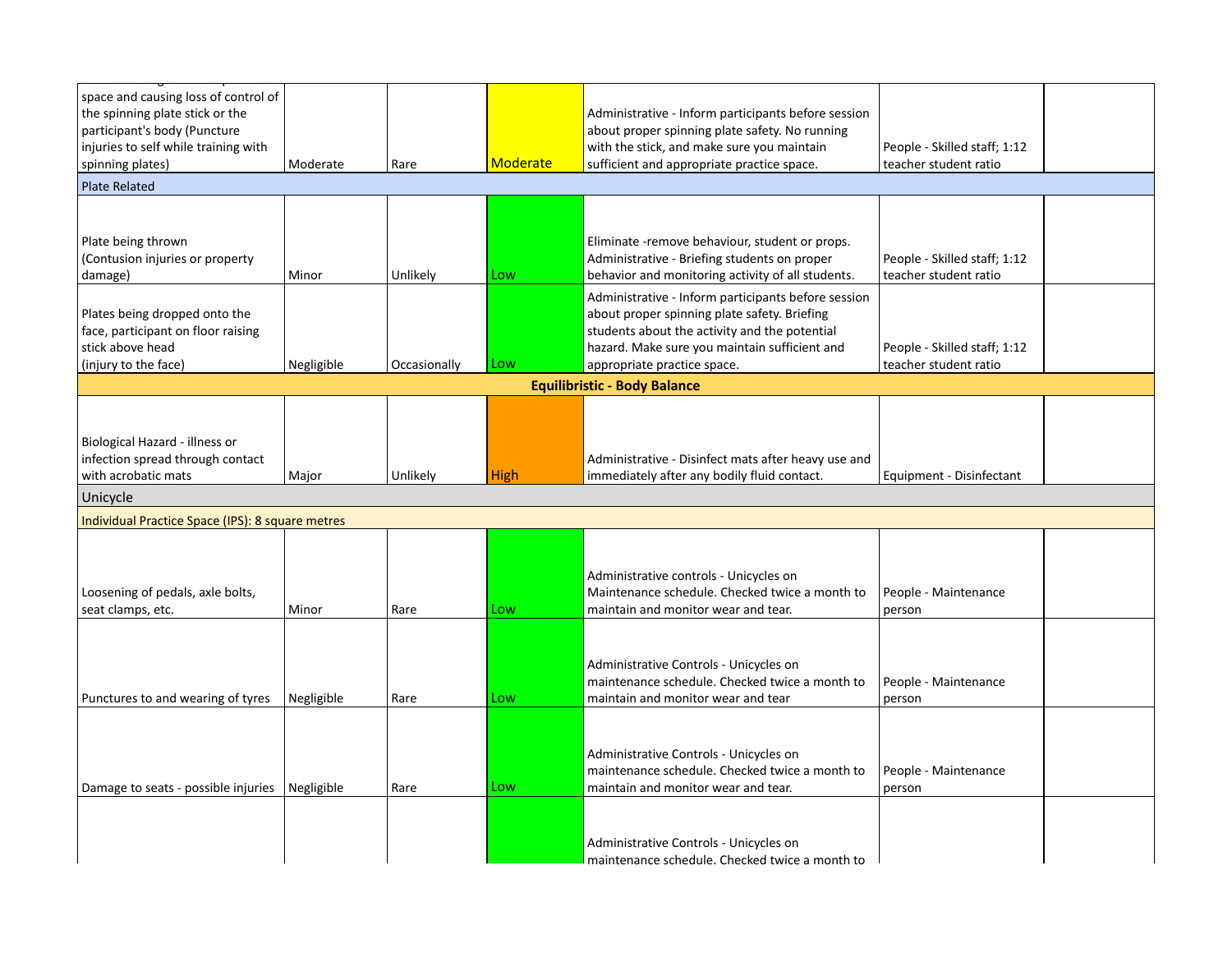|                                                                                                                               |          |              |             | ווומווונכוומוונכ אנווכעעוכ. כווכנוגכע נשונכ מ וווטוונוו נט                                                                                                                                                           |                                                                                                  |
|-------------------------------------------------------------------------------------------------------------------------------|----------|--------------|-------------|----------------------------------------------------------------------------------------------------------------------------------------------------------------------------------------------------------------------|--------------------------------------------------------------------------------------------------|
| General wear & tear of unicycles                                                                                              | Minor    | Rare         | Low         | maintain and monitor wear and tear.                                                                                                                                                                                  | People - Maintenance persor                                                                      |
| Students falling from unicycles                                                                                               | Moderate | Occasionally | High        | Isolate - Students to have 8 m2 of space when<br>learning unicycle. PPE - students to wear helmet,<br>wrist guards and shin pads when learning unicycle.<br>Once level 1 competency reached PPE becomes<br>optional. | PPE/C - Bike helmets, wrist g                                                                    |
|                                                                                                                               |          |              |             | - Students instructed on safe and appropriate use                                                                                                                                                                    |                                                                                                  |
| Students running into others, being<br>knocked from unicycles by others<br>or out of control unicycle running<br>into people. | Moderate | Occasionally | High        | of unicycles before each class and made aware of<br>hazards associated with skill and equipment. Limit<br>number of available unicycle to a quantity the<br>tutor can manage effectively.                            | People - Skilled Staff.<br>Equipment - First aid kit +<br>ice pack                               |
| Jump Rope                                                                                                                     |          |              |             |                                                                                                                                                                                                                      |                                                                                                  |
| Individual Practice Space (IPS): 5 square metres                                                                              |          |              |             |                                                                                                                                                                                                                      |                                                                                                  |
| Students tripping over causing<br>injury to self                                                                              | Minor    | Occasionally | Moderate    | Build up skill levels Administrative Controls - Ropes<br>to have at least one tutor in control to help<br>maintain appropriate speed and force.                                                                      | People - Skilled staff.<br>Equipment - light weight<br>rope. PPE/C - First aid kit +<br>ice pack |
| Students getting 'Clothes Lined' by<br>rope causing injury                                                                    | Minor    | Occasionally | Moderate    | Substitute - Use lightweight ropes. Administrative<br>Controls - Ropes to have at least one tutor in<br>control to help maintain appropriate speed and<br>force                                                      | People - Skilled staff.<br>Equipment - light weight<br>rope.                                     |
|                                                                                                                               |          |              |             |                                                                                                                                                                                                                      |                                                                                                  |
| <b>Tight Wire</b>                                                                                                             |          |              |             |                                                                                                                                                                                                                      |                                                                                                  |
| Individual Practice Space (IPS): 18 square metres                                                                             |          |              |             |                                                                                                                                                                                                                      |                                                                                                  |
| Disintegration of<br>parts/components resulting in<br>catastrophic failure of tight wire                                      | Major    | Rare         | <b>High</b> | Administrative controls - Tight wire to be checked<br>by qualified engineer annually.                                                                                                                                | People - Engineer to assess                                                                      |
| Fall while trying to get onto<br>starting platform                                                                            | Moderate | Occasionally | <b>High</b> | Engineering Controls - Step ladder to be available<br>for use when required.                                                                                                                                         | Equipment - Step ladder                                                                          |
|                                                                                                                               |          |              |             | Administrative controls - Students/Participants<br>given instruction on correct way to fall (jump off to<br>مغممماماعتمم اعمما أأمه متمعهمته المامانية الماماء                                                       |                                                                                                  |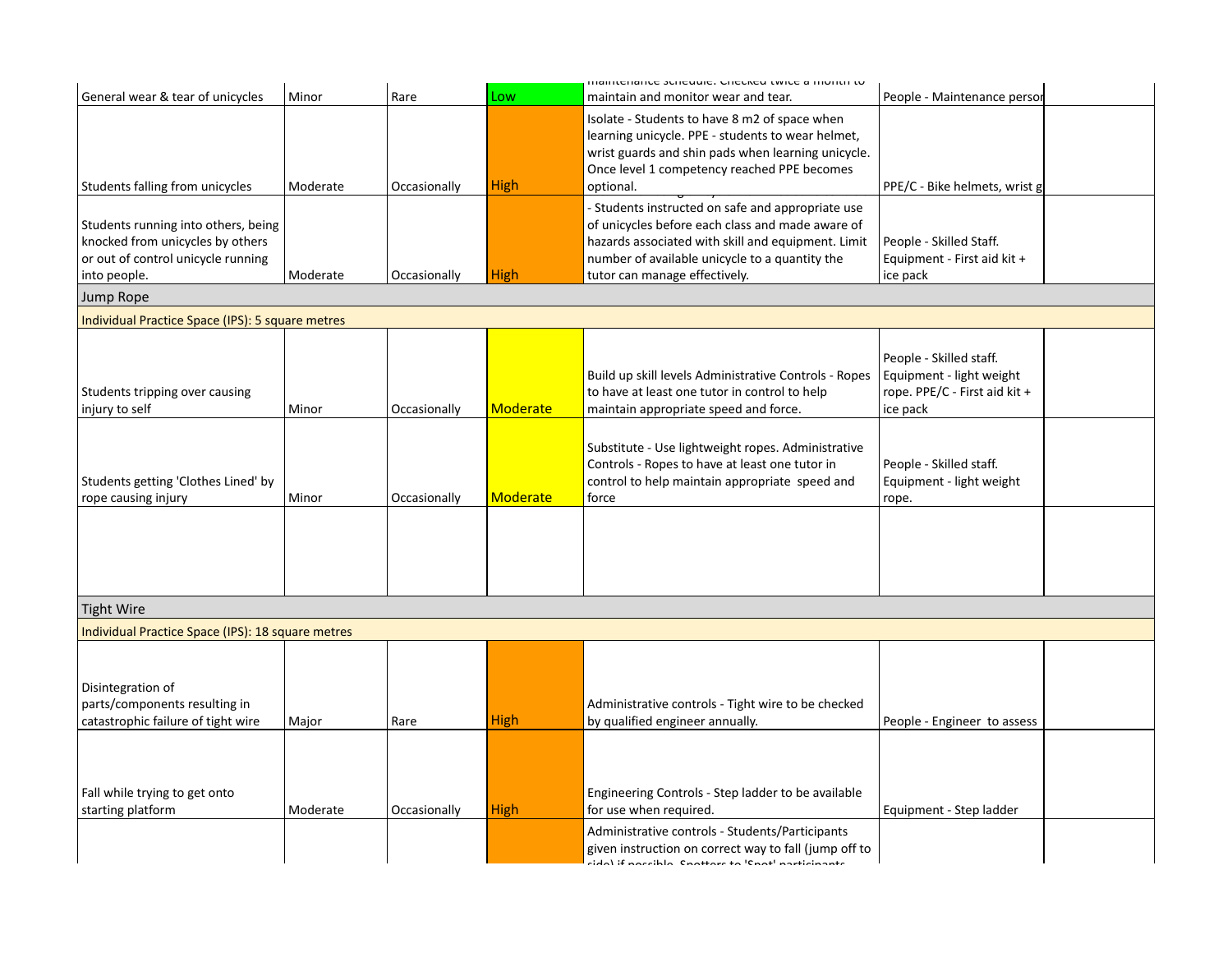|                                                                           |          |                      |                 | side) if possible. Spotters to 'Spot' participants                                                                                                                                                                              |                                                                                             |  |
|---------------------------------------------------------------------------|----------|----------------------|-----------------|---------------------------------------------------------------------------------------------------------------------------------------------------------------------------------------------------------------------------------|---------------------------------------------------------------------------------------------|--|
|                                                                           |          |                      |                 | while learning correct techniques. PPE - Mats to                                                                                                                                                                                | People - Skilled staff.                                                                     |  |
| Fall from tight wire causing injury                                       | Minor    | <b>Highly Likely</b> | <b>High</b>     | always be used with tight wire.                                                                                                                                                                                                 | Equipment - mats                                                                            |  |
|                                                                           |          |                      |                 |                                                                                                                                                                                                                                 |                                                                                             |  |
| Student falling from tight wire and<br>colliding with bystanders          |          |                      |                 |                                                                                                                                                                                                                                 |                                                                                             |  |
|                                                                           | Minor    | Unlikely             | Low             | Isolate - Mark out 'No entry' area around tight wire a People - Skilled staff. Equipm                                                                                                                                           |                                                                                             |  |
|                                                                           |          |                      |                 |                                                                                                                                                                                                                                 |                                                                                             |  |
| Globe                                                                     |          |                      |                 |                                                                                                                                                                                                                                 |                                                                                             |  |
| Individual Practice Space (IPS): 16 square metres                         |          |                      |                 |                                                                                                                                                                                                                                 |                                                                                             |  |
| Injuries from falls                                                       | Moderate | Occasionally         | <b>High</b>     | Administrative controls - Students to be trained<br>how to fall e.g catch oneself by using forearms to<br>break fall not hands. PPE - Mats to be used until<br>students reach measured levels of competency.                    | People - Skilled tutor.<br>Equipment - Mats. PPE/C -<br>First aid kit + ice pack.           |  |
| Injuries caused by interference<br>from onlookers & other<br>participants | Moderate | Occasionally         | <b>High</b>     | Administrative Controls - Students to have one on<br>one training/supervision. Area to be well marked<br>and notifications given to all bystanders etc that<br>'globe area' to remain free from bystanders and<br>distractions. | People - Skilled Tutor.<br>Equipment - rope or<br>suitable alternative to mark<br>off area. |  |
| Injuries to onlookers & other<br>participants                             | Moderate | Rare                 | <b>Moderate</b> | Administrative controls - Globe area to be well<br>marked and notifications given/displayed that<br>'Globe Area to remain free from bystanders                                                                                  | Equipment - rope or<br>suitable alternative to mark<br>off area                             |  |
| Injuries from apparatus<br>manipulated while on globe                     | Minor    | Unlikely             | Low             | Administrative Controls - Students to reach<br>measured levels of competency before adding<br>additional skills/apparatus to walking globe.                                                                                     | People - Skilled tutor                                                                      |  |
| Pedalo                                                                    |          |                      |                 |                                                                                                                                                                                                                                 |                                                                                             |  |
| Individual Practice Space (IPS): 15 square metres (3x5)                   |          |                      |                 |                                                                                                                                                                                                                                 |                                                                                             |  |
| General wear & tear to pedalo                                             | Minor    | Unlikely             | Low             | Administrative Controls - Pedals on maintenance<br>schedule. Checked monthly to ensure safe and<br>smooth operation.                                                                                                            | People - maintenance<br>person                                                              |  |
|                                                                           |          |                      |                 |                                                                                                                                                                                                                                 |                                                                                             |  |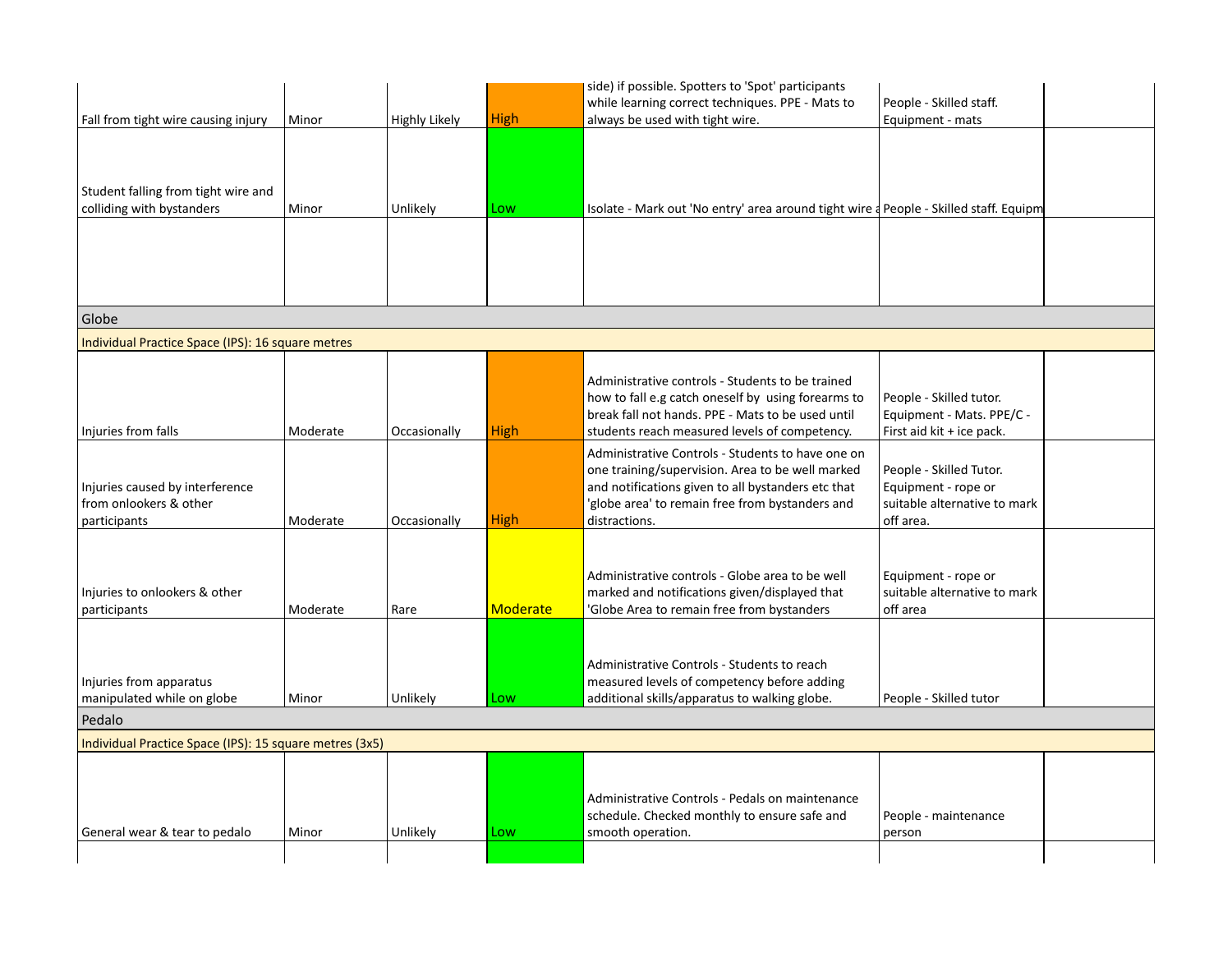| Contusion injuries to self in training   Minor    |          | Unlikely     | Low             | Administrative Controls - Students to have one on<br>one training and supervision when learning Pedola. | People - Skilled tutors                                  |  |
|---------------------------------------------------|----------|--------------|-----------------|---------------------------------------------------------------------------------------------------------|----------------------------------------------------------|--|
|                                                   |          |              |                 |                                                                                                         |                                                          |  |
|                                                   |          |              |                 |                                                                                                         |                                                          |  |
|                                                   |          |              |                 |                                                                                                         |                                                          |  |
|                                                   |          |              |                 |                                                                                                         |                                                          |  |
| Cyclocycle                                        |          |              |                 |                                                                                                         |                                                          |  |
| Individual Practice Space (IPS): 30 square metres |          |              |                 |                                                                                                         |                                                          |  |
|                                                   |          |              |                 | used on level ground. Area of                                                                           |                                                          |  |
|                                                   |          |              |                 | training/performance to be free of obstacles.                                                           |                                                          |  |
|                                                   |          |              |                 | Students to demonstrate basic competency on                                                             | People - Skilled tutor.                                  |  |
| Injury to self while training on                  |          |              |                 | Cyclocycle while under one on one                                                                       | PPE/C - Helmet, first aid kit,                           |  |
| Cycle Cycle. Fall, sprain, graze etc              | Minor    | Occasionally | <b>Moderate</b> | supervisions/instruction.                                                                               | ice pack                                                 |  |
| <b>Stilts</b>                                     |          |              |                 |                                                                                                         |                                                          |  |
| Individual Practice Space (IPS): 8 square metres  |          |              |                 |                                                                                                         |                                                          |  |
|                                                   |          |              |                 |                                                                                                         |                                                          |  |
|                                                   |          |              |                 |                                                                                                         |                                                          |  |
|                                                   |          |              |                 | Administrative controls - Stilts on maintenance                                                         |                                                          |  |
|                                                   |          |              | <b>High</b>     | schedule. To be checked fortnightly and/or prior to                                                     | People - Maintenance                                     |  |
| Equipment failure resulting in fall               | Moderate | Occasionally |                 | use for performance, workshops etc                                                                      | Person. Equipment - PPE/C                                |  |
|                                                   |          |              |                 |                                                                                                         | Equipment - PPE/C (Knee<br>pads to be used at all times, |  |
|                                                   |          |              |                 | Administrative Control - Area to be used for stilt                                                      | First aid kit + Ice pack.                                |  |
|                                                   |          |              |                 | walking training to be inspected prior to class to                                                      | Phone incase of                                          |  |
| Fall resulting from trip hazard.                  | Moderate | Occasionally | <b>High</b>     | identify existing trip hazards.                                                                         | emergency)                                               |  |
|                                                   |          |              |                 | Administrative Control - Participants made aware                                                        | Equipment - PPE/C (Knee                                  |  |
|                                                   |          |              |                 | of risks associated with stilt walking and instructed                                                   | pads to be used at all times.                            |  |
| Fall resulting from contact with                  |          |              |                 | to remain at least 3 metres away from all other                                                         | First aid kit + ice pack.                                |  |
| bystanders and or other                           |          |              |                 | participants. All other equipment to be put                                                             | Phone in case of                                         |  |
| equipment                                         | Moderate | Unlikely     | Moderate        | securely away during stilt walking classes.                                                             | emergency).                                              |  |
|                                                   |          |              |                 | to be worn until required competencies have been                                                        | PPE/C (Bike helmet for                                   |  |
|                                                   |          |              |                 | met. Wrist guards to be worn until required                                                             | beginners. Knee pads to be                               |  |
|                                                   |          |              |                 | competencies have been met. Students to only use                                                        | used at all times. First aid                             |  |
| Injury from falls                                 | Moderate | Occasionally | <b>High</b>     | 'low stilts' until required competencies have been<br>met.                                              | kit + ice pack. Phone in case<br>of emergency)           |  |
|                                                   |          |              |                 |                                                                                                         |                                                          |  |
|                                                   |          |              |                 | Administrative controls - Area to used for stilt                                                        | Knee pads to be used at all                              |  |
|                                                   |          |              |                 | walking class to be assessed for height related                                                         | times. First aid kit + ice                               |  |
| Injuries resulting from collision                 |          |              |                 | hazards (eg hanging lights, low door ways, signs                                                        | pack. Phone in case of                                   |  |
| with head on elevated objects                     | Moderate | Occasionally | <b>High</b>     | etc).                                                                                                   | emergency                                                |  |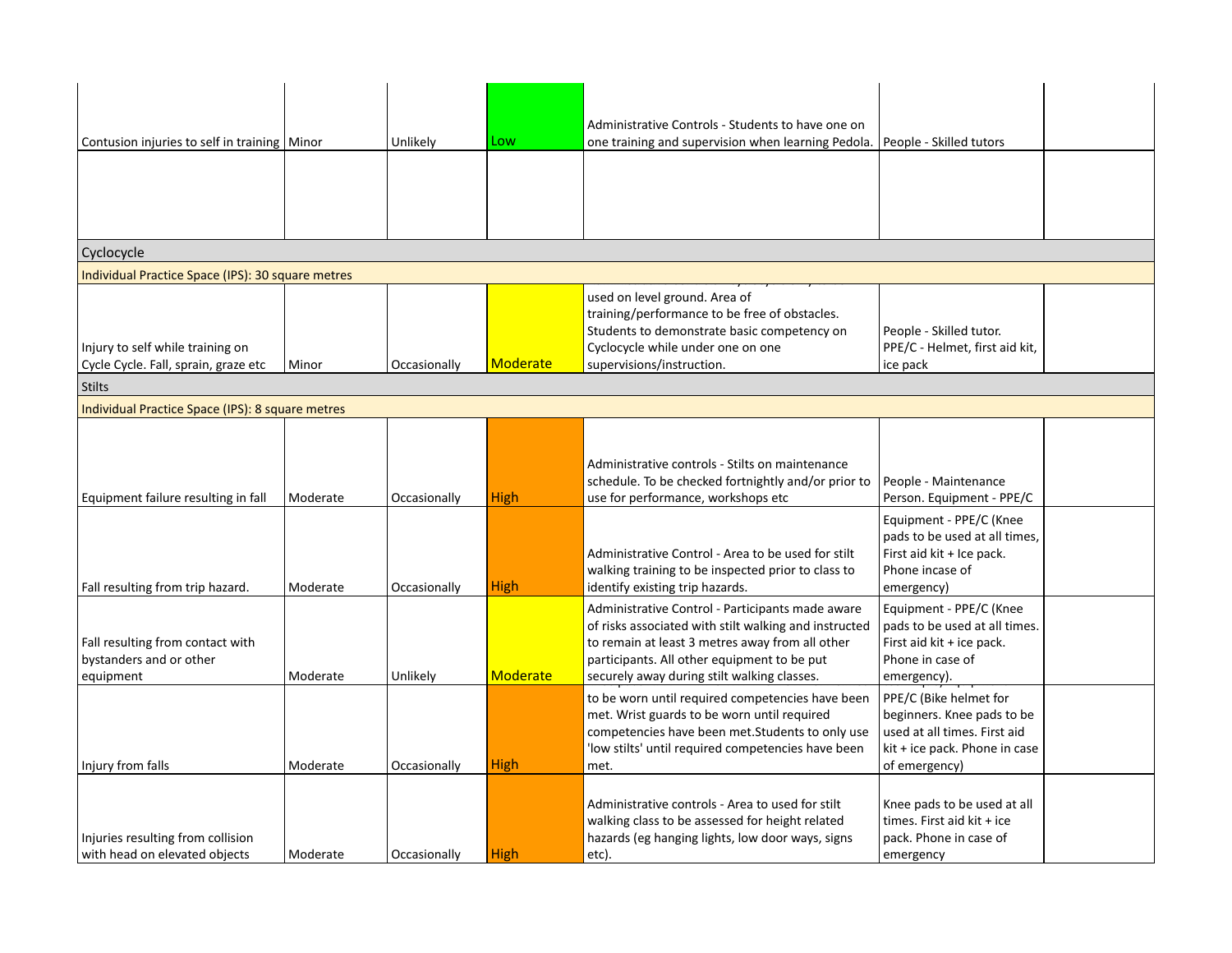| Acrobatics                                                                                                                                                                                                                                                                                                                                                                                    |          |              |             |                                                                                                                                                                                                                                         |                                                                      |  |
|-----------------------------------------------------------------------------------------------------------------------------------------------------------------------------------------------------------------------------------------------------------------------------------------------------------------------------------------------------------------------------------------------|----------|--------------|-------------|-----------------------------------------------------------------------------------------------------------------------------------------------------------------------------------------------------------------------------------------|----------------------------------------------------------------------|--|
| Individual Practice Space (IPS): 5 square metres                                                                                                                                                                                                                                                                                                                                              |          |              |             |                                                                                                                                                                                                                                         |                                                                      |  |
|                                                                                                                                                                                                                                                                                                                                                                                               |          |              |             |                                                                                                                                                                                                                                         |                                                                      |  |
| Tear & misuse damage to mats                                                                                                                                                                                                                                                                                                                                                                  | Moderate | Unlikely     | Moderate    | Administrative controls - Mats on maintenance<br>schedule. Visual checks done on a monthly basis.                                                                                                                                       | People - Maintenance<br>person                                       |  |
| Current progressions & techniques                                                                                                                                                                                                                                                                                                                                                             | Major    | Rare         | <b>High</b> | and control before progressing to new/advanced<br>techniques. Spotters to be used where possible<br>when training new techniques. PPE - Mats to be<br>used when training new techniques until measured<br>competency level is reached.  | People - Skilled staff.<br>Equipment - PPE/C mats                    |  |
| Soft tissue injuries to students                                                                                                                                                                                                                                                                                                                                                              | Moderate | Occasionally | <b>High</b> | Administrative controls - Students to have 10<br>minute warm up including stretching prior to<br>participating in acrobatic activities. Ice packs to be<br>available at all time to help treat soft tissue<br>injuries.                 | People - Skilled staff.<br>Equipment - PPE/C Mats +<br>First aid kit |  |
| Roll injuries to neck                                                                                                                                                                                                                                                                                                                                                                         | Major    | Rare         | <b>High</b> | minute warm up including stretching prior to<br>participating in acrobatic/tumbling activities. Ice<br>packs to be available at all times to help treat soft<br>tissue injuries. PPE - mats to be used at all times<br>during training. | People - Skilled staff. Equipm                                       |  |
| Contusion injuries to onlookers and<br>other participants                                                                                                                                                                                                                                                                                                                                     | Moderate | Unlikely     | Moderate    | Administrative controls - Participants to be<br>separated from on lookers. Active participant to be<br>separated from participants waiting to commence<br>activity.                                                                     | People - Skilled staff. Equipm                                       |  |
|                                                                                                                                                                                                                                                                                                                                                                                               |          |              |             |                                                                                                                                                                                                                                         |                                                                      |  |
|                                                                                                                                                                                                                                                                                                                                                                                               |          |              |             | <b>Performance</b>                                                                                                                                                                                                                      |                                                                      |  |
| Performer Safety. By nature some circus activities are hazardous. Circability undertake to use<br>skilled performers who have trained to perform their speciality skill in a safe and controlled<br>manner. Skills presented by students and mixed ability teams have been practiced in a strict<br>progression of skills with skilled tutors experienced in training all ages and abilities. |          |              |             | Skilled performers employed who are to perform at level achieved; ISOLATE - ensure adequate clearance<br>around performance area; create stage with flag bunting or similar to stop pedestrian access to performance<br>area            |                                                                      |  |
|                                                                                                                                                                                                                                                                                                                                                                                               |          |              |             |                                                                                                                                                                                                                                         | venue manager or there                                               |  |